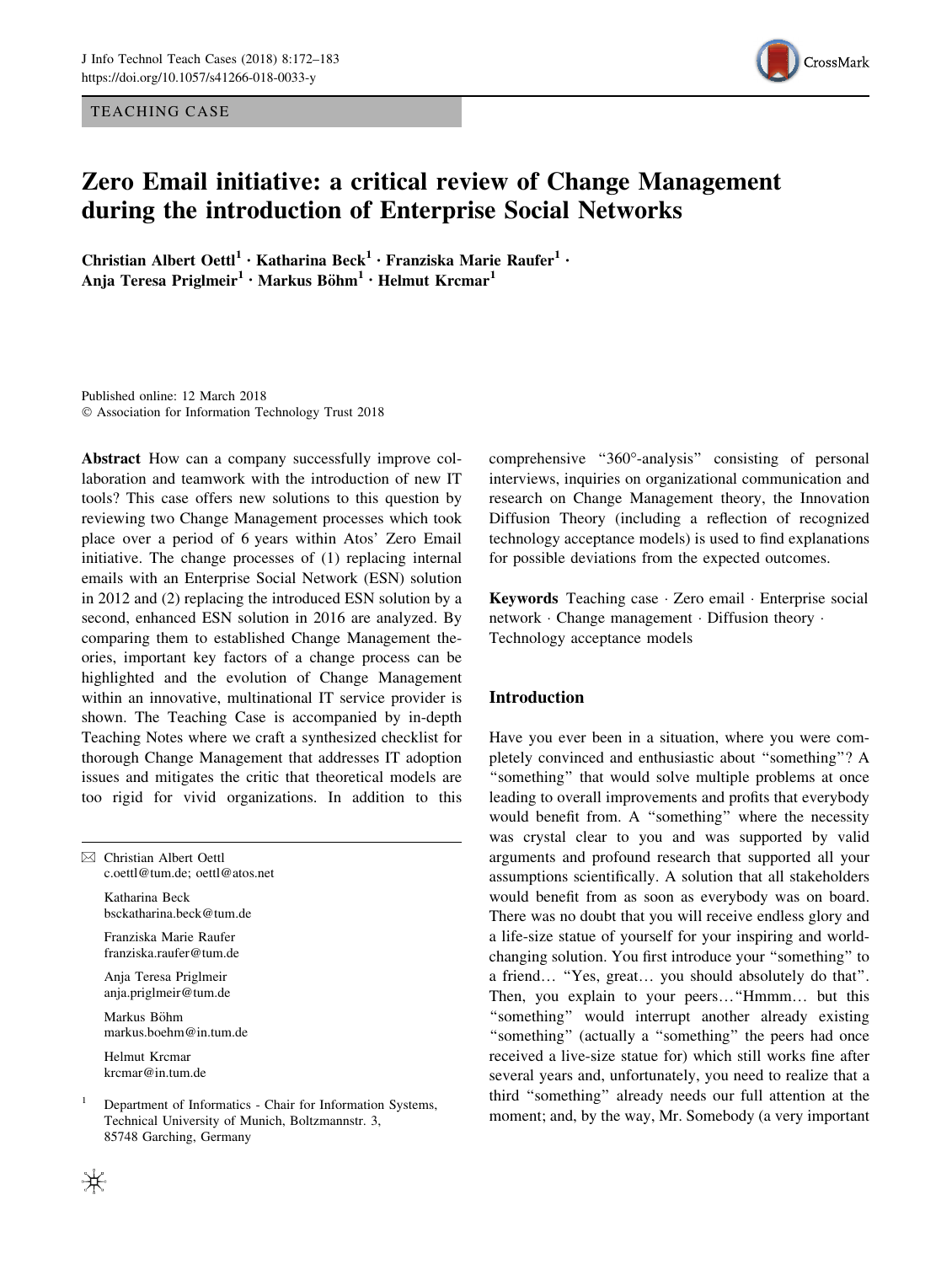somebody you never met) once said something about that this kind of ''something'' you mention does not work''.

Still interested in managing change? It is a rough road with twists and turns; full of emotions and challenges, but crucial for building up organizations and necessary when learning about how organizational development works (or does not work).

Organizations face serious challenges when implementing change on a large scale in complex environments. As a precondition, Change Management (CM) requires thorough planning and an execution attitude that consists of positivity and endurance, especially, within organizational development that is closely intertwined with CM. Change within organizations starts with diverse initiatives to enforce strategical, tactical, and operative measures to achieve the desired change goals. In cost-driven markets, organizations often express their change intentions, but they also need to mobilize dedicated and shared resources to conduct the change successfully (Beer and Nohria [2000](#page-10-0); Creasey [2016\)](#page-10-0).

A very prominent example of organizational development and organizational change is illustrated by the approach of Atos with their target of abolishing email from internal communication.

''We are producing data on a massive scale that is fast polluting our working environments and also encroaching into our personal lives. At Atos we are taking action now to reverse this trend, just as organisations took measures to reduce environmental pollution after the industrial revolution''—Thierry Breton, 2011 (Atos [2017b](#page-10-0)).

With this statement, Atos Chairman and CEO Thierry Breton announced the so-called Zero Email initiative in 2011 with the ambitious goal of eliminating all internal emails at Atos within the next 3 years (Atos [2013](#page-10-0)).

Atos introduced an Enterprise Social Network (ESN) as the central element of this profound organizational change target. ESNs are social platforms that support knowledge workers to communicate with colleagues, to identify potential communication partners, to create, publish, or edit their own contributions, and also to access content created by other users (boyd and Ellison [2007](#page-10-0); Leonardi et al. [2013](#page-10-0)). Thereby, users are required to take an active and open part within the ESN by sharing their thoughts, knowledge, and capabilities (e.g., in discussions or by voicing criticism). The existence of personalized user profiles is a key characteristic of ESNs. These profiles link authors to content and label ESNs as social platforms (boyd and Ellison [2007](#page-10-0)).

ESNs evolvement can be traced back to the need of organizations to efficiently create, develop, and distribute business relevant information within today's dynamic, decentralized, virtual, and project-driven work environments (Strother et al. [2012](#page-10-0)). Especially, as most information and communication solutions today (email, intranet, wiki, instant messaging…) rather lead to information overload than to efficient processing of business relevant information (Verdot et al. [2011](#page-10-0); Sobotta and Hummel [2015](#page-10-0)). Socio-technical solutions, such as ESNs, are discussed to increase the flexibility and the effectiveness of communication and collaboration in organizations to the necessary level (Moser et al. [2002\)](#page-10-0).

ESNs determine the productivity improvement of knowledge workers compared to existent technological solutions (mostly email) today (Treem and Leonardi [2013](#page-10-0)). ESNs receive increasing attention and are widely used especially in multinational organizations (Ellison et al. [2015](#page-10-0); Leonardi et al. [2013](#page-10-0)). Business analysts found out that ''companies could raise the productivity of knowledge workers by 20–25%'' with the use of ESNs (Bughin et al. [2012](#page-10-0)).

However, even if ESNs are introduced in organizations, the value of their contributions seems unclear and 80% of projects do not fulfill expectations (Mann et al. [2012\)](#page-10-0). The typical ROI of any social technology becomes positive when 15–25% of employees use such technology extensively and companies should not assume that ''If we build it, they will come'' (Bughin [2013\)](#page-10-0).

''Atos SE (Societas Europaea) is a leader in digital transformation with circa 100,000 employees in 72 countries and pro forma annual revenue of circa  $E12$  billion. Serving a global client base, the group is the European leader in big data, cybersecurity, and digital workplace, and provides cloud services, infrastructure and data management, business and platform solutions, as well as transactional services through Worldline, the European leader in the payment industry'' (Atos [2016,](#page-10-0) p. 4). Furthermore, Atos owns several sub-brands, such as Worldline, Unify, or Atos Codex. As a leading information technology services company, Atos focuses on business technology that powers progress and helps organizations to form their future (Atos [2017a\)](#page-10-0).

This teaching case depicts how Atos coordinated and managed two large change processes to adapt their organizational speed to the fast digital working pace in today's markets. This case is based on the data of seven expert interviews with key stakeholders (change manager, product owner, and change agents) of the introduced changes as well as company documentation and official product descriptions. It profoundly outlines all the complex and energetic factors of Change Management. The power of Change Management to construct and deconstruct opportunities for organizational development is thereby emphasized. In lively discussions and debates, you are invited to learn more about factors of good Change Management and to experience the challenging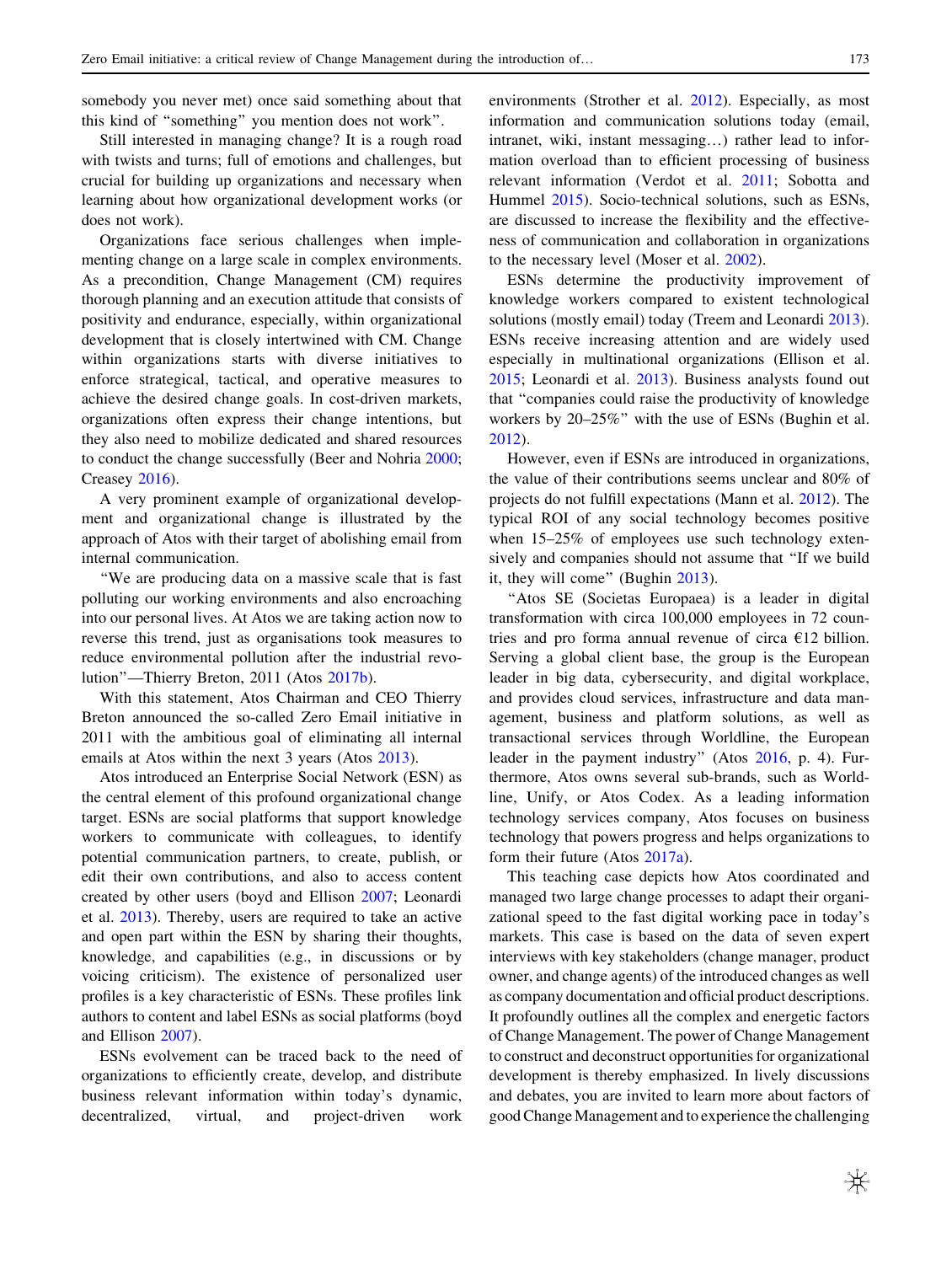dilemmas and hurdles that need to be solved throughout the Change Management process.

## Context of the blueKiwi change

## Guiding change: Zero Email initiative

Over time, the gradually increasing email overload at Atos became an unbearable problem that the company had to face and a new solution had to be found (see Fig. 1). Email overload is a term used when people struggle with too many emails, when email software is used to support the collaborative quality of task and project management (Bellotti et al. [2005](#page-10-0)). This results in the feeling of being overloaded. To better understand this phenomenon and its impact, surveys and analyses were conducted to show the amount of emails used at Atos and in general. As displayed in Fig. [2,](#page-3-0) a study conducted at Atos among 300 employees measuring their total email traffic for one week showed that they generated 85,000 messages (sent or received emails) (Silic et al. [2015\)](#page-10-0).

Figure [3](#page-3-0) shows another alarming statistic, which revealed that in 2011 73% of employees spent more than one-quarter of their time managing email, and the majority of them see this time as wasted, providing no added value to their productivity (Silic et al. [2015\)](#page-10-0).

The unsustainability of emails within Atos has many reasons and many factors contribute to the circumstance that email has been perceived as outdated regarding information management issues. Increasing data transfer and the incorrect usage of emails have led to unacceptable numbers of ''unnecessarily'' sent emails within the firm. Email misuse, e.g., by cc'ing emails unnecessarily, results in a large amount of time being spent to structure the email inbox and the information within. If the time used for email management could be reduced, this would result in an overall productivity improvement within companies and an enhanced performance of employees (Shipilov and Crawford [2015](#page-10-0)). Increasing productivity and decreasing stress levels while not processing messages is confirmed through an experiment conducted by researchers from the University of California, Irvine and the US Army (Burkus [2016b\)](#page-10-0). Especially, the younger generation prefers other sources for communicating, mainly because constantly better communication and collaboration techniques are emerging. Only 18% of them prefer to use email as a method for communication (Schwabel [2014\)](#page-10-0).

These statistics support the call for a Zero Email initiative. The initiative's goal was to eliminate internal emails at Atos within 3 years by reallocating communication and collaboration from conventional tools like email and telephone to new social collaboration tools (Atos, [2013](#page-10-0)). Which means of communication would you prefer to use for communicating with your colleagues—ESN, email, or do you prefer another alternative—and why? What could you do to reduce your personal email traffic?

#### blueKiwi as the driving force of Zero Email

The key to the success of the Zero Email initiative with the aim of ensuring high quality work environments has been the deployment of a series of sophisticated collaboration technologies (Atos [2013\)](#page-10-0). During 2012, Atos introduced several collaborative, social media-based communications tools. The biggest project was the acquisition of the startup company blueKiwi in April 2012. Its ESN solution, called ''blueKiwi'', satisfied all internal requirements for a tool that would help Atos become a Zero Email company (see Fig. [4](#page-3-0)). It enables the organization to improve productivity through social collaboration on a global level. The rollout was supposed to transform Atos into a social organization, making it a better workplace, increasing business synergies and efficiency and creating the necessary work environment for the future. In addition, Atos' goal was to enter the newly emerging social IT market with blueKiwi and the launch of two joint ventures, creating synergies by connecting their expertise in consulting, integration, and Change Management (Atos [2012](#page-10-0)).

blueKiwi focuses on the creation of online work communities across Atos on a global scale. This is supposed to ensure productivity by creating work spaces for groups, services, or projects. In the literature, several definitions of virtual communities exist. The active interaction between people with the goal of sharing knowledge online differs from the conventional definition of communication via email. The following set of conditions describes an online community: people, interactivity, goal sharing, and cyberspace (Koh and Kim [2004](#page-10-0)). On the other hand, email basically is a method of exchanging digital messages from one sender to one or more recipients (Silic et al. [2015](#page-10-0)). When analyzing the blueKiwi community feature, which is

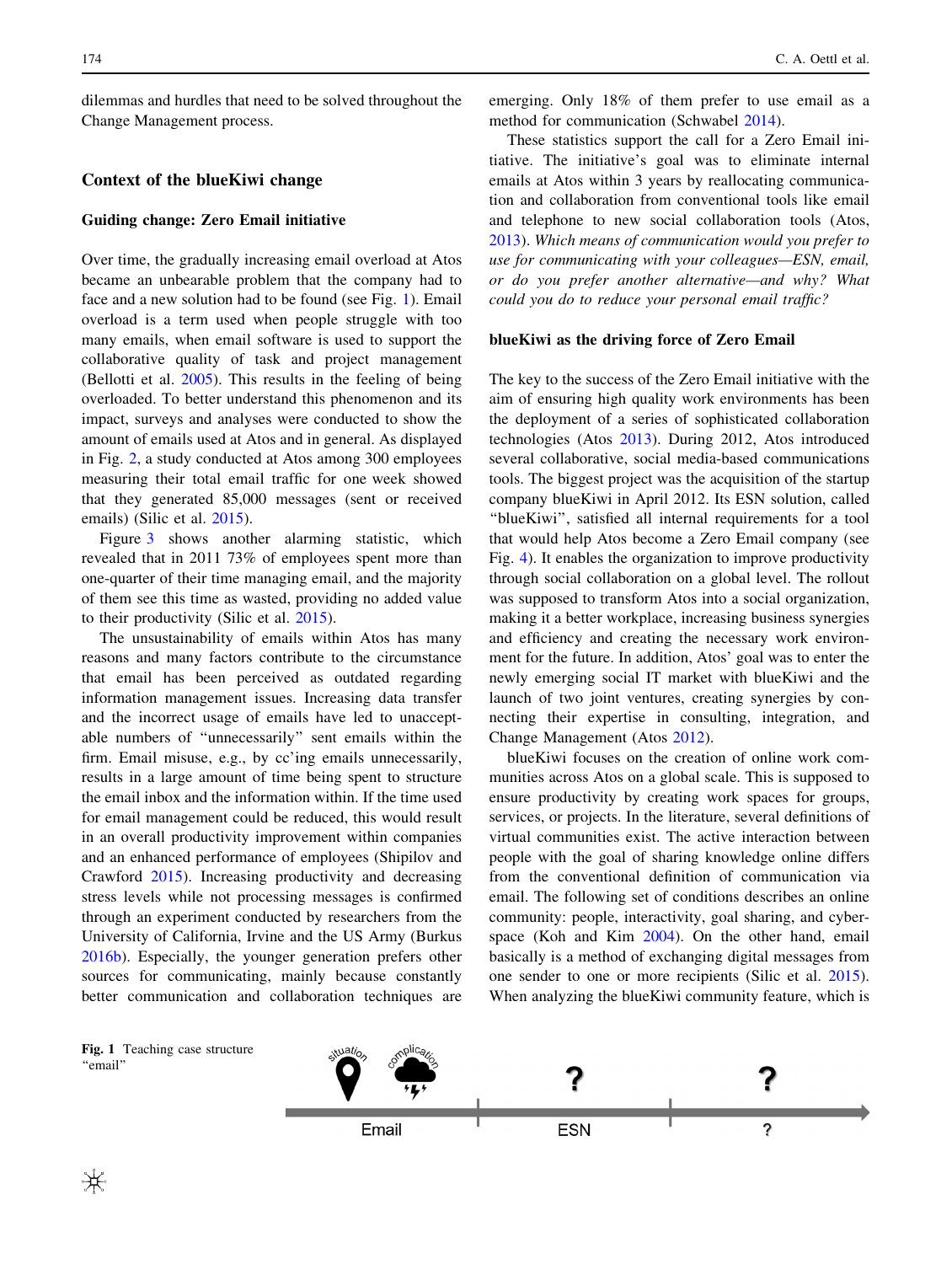<span id="page-3-0"></span>

Fig. 2 Email traffic at Atos Reproduced with permission from (Silic et al. [2015\)](#page-10-0)



one of the most important functions of the tool, it becomes apparent that all criteria of online communities are fulfilled. All employees of Atos work together interactively to achieve the organizations' goals using real-time features that are easily accessible in cyberspace. This core feature is enhanced with activity feeds enabling real-time updates from contacts and communities. Always being up-to-date increases work productivity and performance. blueKiwi also supports public and private instant messaging with the possibility of attaching links and documents, tagging names, and formatting the text (blueKiwi [2017\)](#page-10-0). In addition, voice mails as well as global content sharing options are implemented (Atos [2013](#page-10-0)). To track performance and user behavior the blueKiwi infrastructure also provides analytical options to measure upcoming trends, the participation of the employees, and how to enhance their adoption of the tool. Nowadays, addressing security issues within social networks is highly important, wherefore the tool follows security standards. Mobility features ensuring that blueKiwi can be used on mobile devices, complete the functionality portfolio (blueKiwi [2017\)](#page-10-0). In Table [1,](#page-4-0) an overview of blueKiwi's functionalities is shown. Figure [5](#page-4-0) additionally shows a screenshot of blueKiwi to provide an overview of the application user interface.

# The blueKiwi change

# Change Management: integrating blueKiwi into Atos

''Never underestimate the power of the mind to disempower.''

– John P. Kotter.

As Kotter states, the minds of people can have a huge impact on the success of change. Therefore, change must start with changing the mindset of employees. To make sure that the employees accepted the ESN, several cultural shifts needed to be conducted (Silic et al. [2015\)](#page-10-0).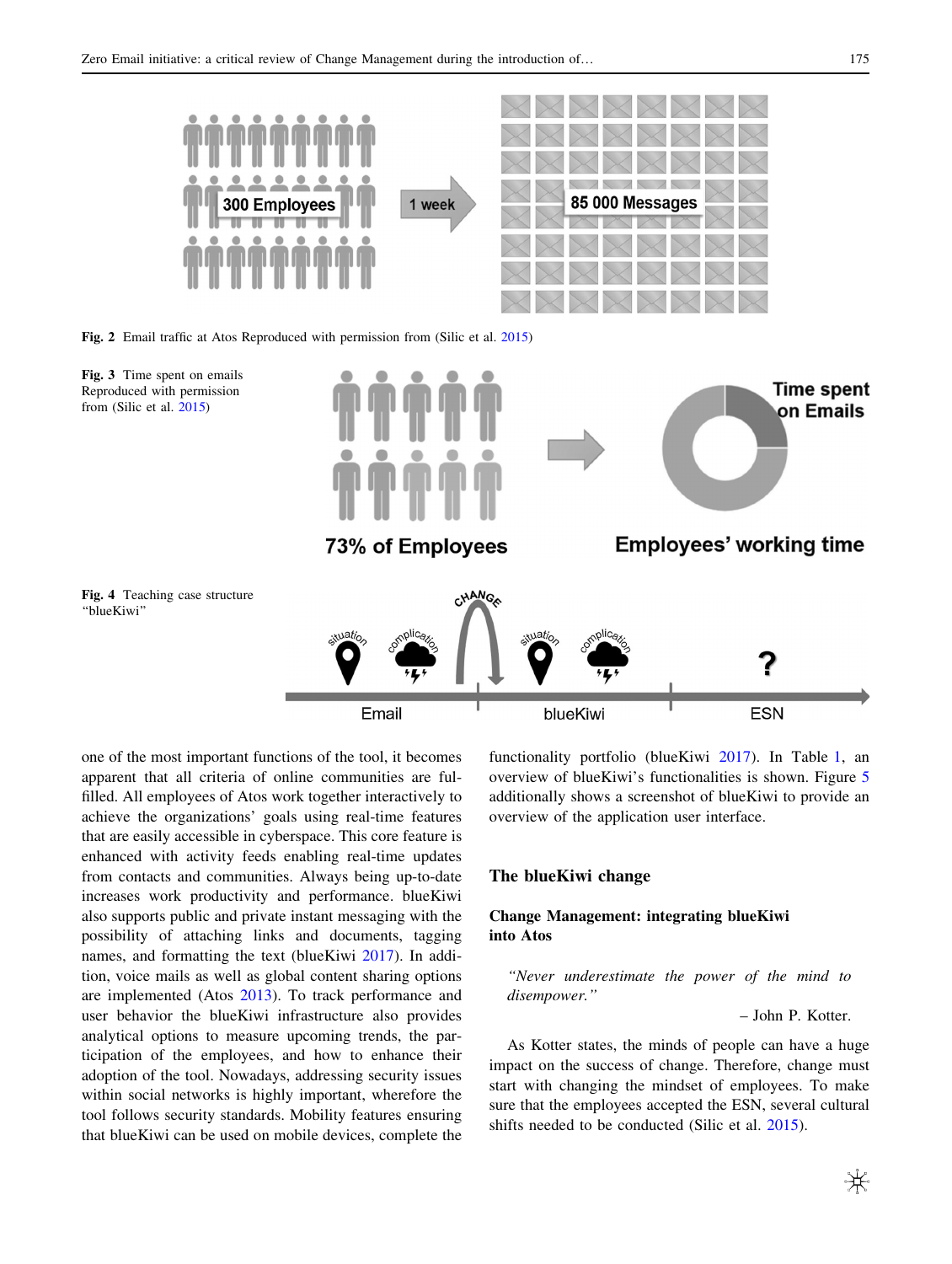<span id="page-4-0"></span>Table 1 blueKiwi's **Table 1** blueKiwi's blueKiwi blueKiwi's functionalities (blueKiwi [2017\)](#page-10-0)

Online work communities

Activity feeds enabling real-time updates from contacts and communities

Public and private instant messaging

Global content sharing

Applications for mobile devices

Statistical options for analysis of community and workspace activities

| Type in your search            | Q<br>Network $\sim$<br>Spaces $\sim$                                                                                                       | <b>Notifications</b><br>New post -<br>Account $\sim$                                                                                                                                                              |
|--------------------------------|--------------------------------------------------------------------------------------------------------------------------------------------|-------------------------------------------------------------------------------------------------------------------------------------------------------------------------------------------------------------------|
| <b>MEGA</b>                    | Project Omega / News                                                                                                                       | Munfollow                                                                                                                                                                                                         |
|                                | $\overline{C}$<br>Welcome Omega members!                                                                                                   | Search                                                                                                                                                                                                            |
|                                | ■ Document ~<br>2 Question<br>$\mathbb{R}$ Idea<br>$\frac{1}{31}$ Event<br><b>Fill</b> Task<br><b>Message</b>                              | Q<br>Type in search text<br>Information                                                                                                                                                                           |
|                                | Write a message                                                                                                                            | <b>然</b> Managed by Robert Gerand Project                                                                                                                                                                         |
| <b>News</b><br>$51$ Events     | All news<br>All · Read · Unread                                                                                                            | Director / Project Omega<br>望 Project Omega was founded in 2011 after a<br>series of international conferences on<br>economic and environmental sustainability,<br>and has for its main goal th<br>projects Omega |
| Documents<br>2 Questions       | Alison Dupont » <i>ii</i> Project Omega<br>"Here's the latest version of the script!"<br>Berkeley Conference Speech Script - V.2 All Omega |                                                                                                                                                                                                                   |
| V Ideas                        | 64                                                                                                                                         | sustainability management<br>+ More information                                                                                                                                                                   |
| <b>Fill Tasks</b><br>& Members | Alison Dupont » <i>ii</i> Project Omega<br>PRIVATE INTERVENTIONS IN A PUBLIC SERVICE<br>☆                                                  | - Top posts                                                                                                                                                                                                       |
| Statistics<br>Settings         | e private-interventions-in-a-public-service                                                                                                | Strasbourg's Green Public Housing Proje<br>Which two conferences would you want t<br><b>Berkeley Conference</b><br>+ See more                                                                                     |
|                                | 1   5 > Last commented about 23 hours ago by Robert Gerand                                                                                 |                                                                                                                                                                                                                   |
|                                | Robert Gerand » ii Project Omega<br>New Delhi City Hall RFP » Introduction to RFP - V.2 Proposals Urgent                                   | $-$ My tags<br>harialay conference                                                                                                                                                                                |

Fig. 5 Screenshot of blueKiwi Reproduced with permission from (Whatasoftware [2017\)](#page-10-0)

- Individual to community shift: change from thinking as an individual to thinking within a community by removing information silos.
- Controlling to leading shift: enabling a collaborative leadership factor by promoting a new management style.
- Experts to ambassadors' shift: promoters for the initiative ensuring the employees support.
- From information overload to time for business shift: producing better results using the new ways of collaboration.

All these cultural shifts could only be achieved if Atos managed to successfully conduct a change process. The approach Atos chose consisted of several smaller projects within the overall process. It did not follow a specific Change Management model, but a plan and vision for the change facilitated the whole process by guiding managers and team leaders.

The following examinations will focus on the change process that has been conducted within Germany. In some countries, the change process started at the end of 2012.

Plans for the blueKiwi integration in Germany started in the middle of 2012, the actual Change Management process in 2013. Because the change specifications came from the global Atos headquarters in France, the rollout team of Atos in Germany did not shape and plan the change process, even though it would have been highly important to examine the current regional circumstances. The change started with the announcement of the Zero Email initiative which formed the vision behind all Change Management activities. The vision created a clear picture of the goal to be achieved and strengthened people's motivation to change. The change team's responsibilities lied within communicating the global goals to the single divisions in all German Atos locations. To communicate efficiently, their main tasks included building communities within blueKiwi and the planning and execution of blueKiwi trainings. Which measures can you think of that would facilitate cultural shifts within an organization?

The individual to community shift was achieved by various initiatives. Sharing success stories was an initiative where successful examples of social collaboration were gathered to serve as a positive example for employees.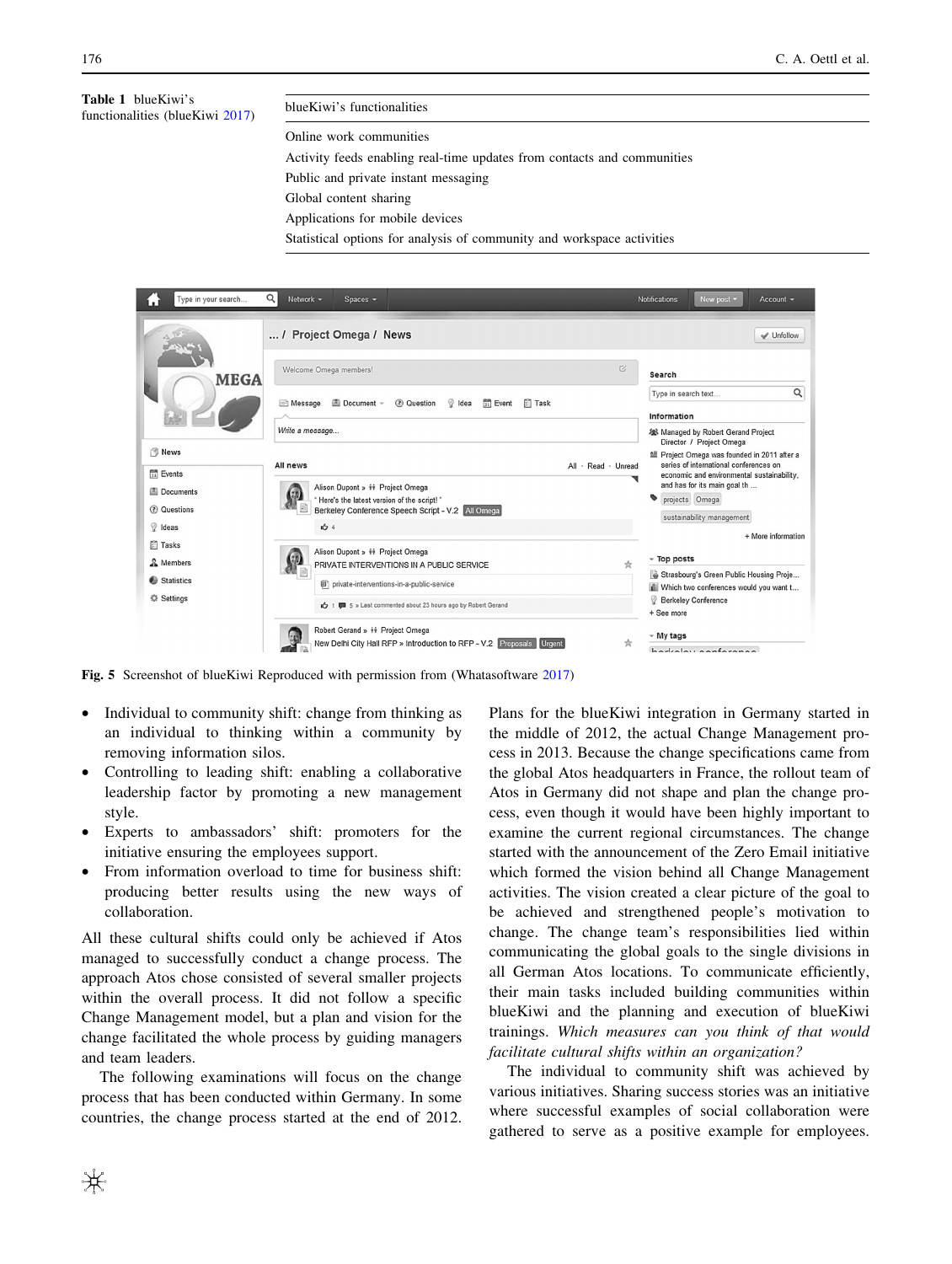Many communities were created in which employees and experts could share their knowledge more easily. Especially, the inner sense of urgency of every individual employee must be driven forward to ensure attention for the whole process and the goal.

To achieve the cultural shift from controlling to leading which implied gaining leaders' engagement, a bonus scheme was developed to motivate management to support the Zero Email initiative. Bonuses were connected directly to the success of the initiative which helped with motivating leaders. Over 5,000 managers were trained to promote the benefits of the new ESN with the help of usecases and recommendations of how to lead by example within their communities.

Building an ambassador network was another important shift within the Change Management process. At the early stages of the change, the ambassador network was used to promote the Zero Email goal in general. After the blueKiwi tool was launched, the ambassadors' role shifted. They then had the task to spread blueKiwi throughout Atos and motivate employees to use the new tool. They achieved this by providing local trainings and spreading their enthusiasm about the ''new world''.

## Initiatives driving the change process

On-site trainings were an important part of the whole change process and were differentiated into multi-level trainings for beginners, advanced trainings, and community leader trainings. The initiative started with awareness trainings to show the need for a new tool. As a first step, an email guideline was published emphasizing the correct use of email to create awareness of the disadvantages of incorrect email usage. These trainings also informed people on when to use other tools, e.g., SharePoint for document sharing, which ensured that users were made aware of the advantages of different types of IT tools. In end-user trainings, the Atos employees learned how to access and start using blueKiwi. Future community leaders were educated with the help of special courses and people were animated to start their own communities. Online tutorials were also an important aspect, where different age groups needed different kinds of attention. In general, younger employees were more open to the new tool and the change process than the older generation. Nevertheless, some enthusiastic pioneers among the employees could be identified and developed to encourage their co-workers or team members to fight for the vision. At this time, a wellorganized feedback loop had just barely started and reaction time to change requests was not as fast as it should have been.

Above all, discussions and negotiations with works councils and lower level management were conducted.

This exchange provided insight into all aspects affected by the ESN and was valuable to prepare and conduct the decision-making processes in which management and works councils were asked to agree on fast but reasonable implementation terms.

From a global view, blueKiwi was required to become introduced as a mandatory tool within the Atos communication environment. Here, international differences in law and the role and level of participation in decisionmaking of works councils during the implementation phase had to be considered thoroughly. A fast and pragmatic implementation driven by strong top management support from the global Atos management had to be balanced with important and justified local requirements in Germany. One example was that analyses and discussions with data protection officers and works councils revealed issues that new terms of regulation were required before blueKiwi could be rolled out. Especially, questions of (a) data privacy, (b) the so far unknown high level of transparency, and (c) how to deal with an open and uncontrolled community forming were major topics in the negotiations with the works councils. All in all, blueKiwi could not be introduced as the system that completely replaces internal email within Atos as desired. For communication, alternative tools such as email clients still have to be offered.

Throughout the whole process, communication was the key aspect during the integration. Multiple communication channels such as written handouts or face-to-face communication were utilized to convey the Zero Email message and the necessity of blueKiwi through the Change Management team, the CEO, and individual service lines. Mostly, the communication was conducted as a top–down approach. Expectations for the new tool were high from the start as the Zero Email initiative was highly praised and the new tool strongly advertised. After the initial performance difficulties and too many unrealistic promises, the tool managed to live up to many of the employees' and managers' expectations.

The Change Management process is ongoing. blueKiwi trainings are still conducted for people who are new in the company and people who have not been using blueKiwi until this point. In addition, lessons learned workshops were held during the whole process to ensure the Zero Email initiative's ongoing success and to support future changes.

## Context of the Circuit change

# Zero Email—mission accomplished?

The Atos Zero Email initiative appeared to be working, even though it did not reach the target of Zero Emails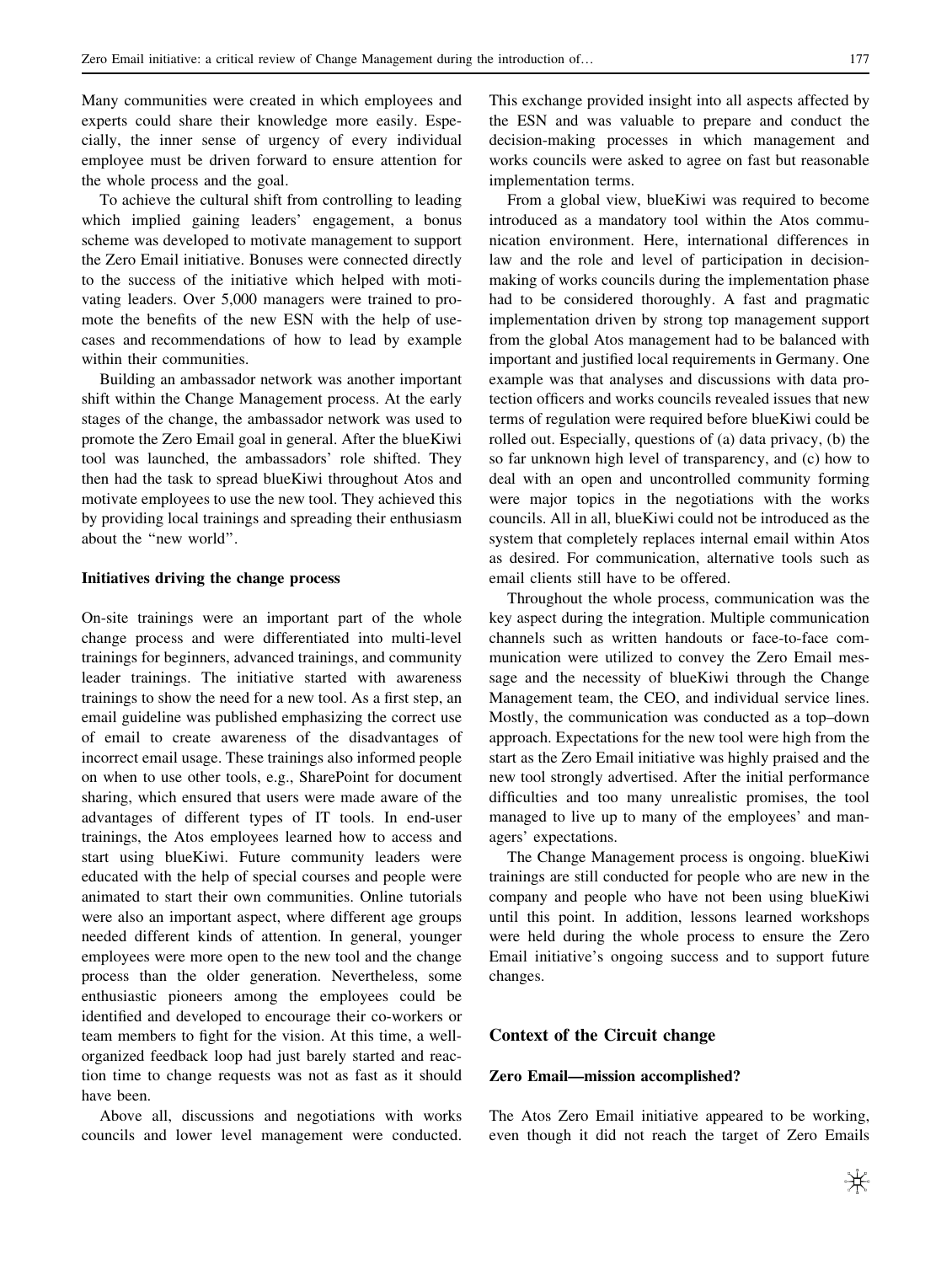within the company (Burkus [2016a\)](#page-10-0). However, using a social collaboration platform has many more (long-term) advantages. Because of the smart way of communication, larger and more flexible teams can be introduced to perform more complex projects. Another beneficial point is the easy transformation of knowledge and fast access to information, which is also related to better project work. As it is nearly impossible to abandon the whole email traffic in an organization, the vision of Atos to become a Zero Email company seems hardly realizable. The constant level of emails from external partners and third parties requires Atos' employees to deal with numerous emails daily (Silic et al. [2015\)](#page-10-0).

However, the initiative appeared to have visible success until the end of 2013. Atos could reduce the overall internal email flow by 60%, shown by the weekly number of messages per employee, which decreased from 100 emails in 2011 to  $\lt$  40 in the end of 2013 (Burkus [2016a\)](#page-10-0). Initially, the email decrease implicated a high adoption rate of blueKiwi and indicated the replacement of emails by the functionalities of the new tool (Silic et al. [2015](#page-10-0)). Especially, the community-based environment of blueKiwi supported the reduction of email use for internal communication. Despite the seemingly positive result at the beginning, a stagnation of the process emerged over time.

As presented in Fig. 6, the number of communities existing in blueKiwi at Atos declined from 2014 to 2016. Interestingly, an increased number of active users joined blueKiwi's communities until 2015, whereby in 2016, less users actively participated in these communities. At this time, Atos announced the acquisition of Unify, a worldwide leader in solutions for real-time communication and real-time collaboration. This allowed Atos to address the stagnation problem and the arising resignation of the users of blueKiwi and to revive the Zero Email campaign by Circuit, a cutting-edge ESN solution developed by Unify. Would you rate the achievements of the blueKiwi change as successful and why?



Fig. 6 blueKiwi developments Reproduced with permission from (Atos [2016\)](#page-10-0)

#### About Unify

Unify provides solutions for the ''workplace of the future'' and develops cloud-based platforms, tools, channels, and media to enhance real-time communication and real-time collaboration within organizations worldwide. Especially, the product Circuit can be seen as a powerful, well-known, and recognized collaboration solution (Unify [2017\)](#page-10-0).

Founded in 2008 as Siemens Enterprise Communication and headquartered in Munich (Germany), Unify was a joint venture between The Gores Group (51%) and Siemens (49%), and active mainly in Europe and in the Americas. With 5600 employees and active in over 60 countries, Unify generated  $\epsilon$ 1.2 billion revenue in 2015. (Atos, The Gores Group and Siemens [2015](#page-10-0)).

The acquisition of Unify was announced in 2015 and strengthened Atos' portfolio of integrated communication solutions. On January 20th of 2016, Atos announced having completed the acquisition of Unify, the world number three in integrated communication solutions. The acquisition creates a unique integrated proposition for unified communications improving the social collaboration, digital transformation, and business performance of its clients (Atos [2016a](#page-10-0), p. 7).

Thierry Breton, Chairman and CEO of Atos stated: ''Unify portfolio […] is a perfect match that uniquely complements existing Atos digital capabilities'' (Atos, The Gores Group and Siemens [2015\)](#page-10-0). With the takeover, Atos strengthened its opportunity and knowledge to enhance its end-to-end solutions in the area of unified communications, to enable effective social interactions and, therefore, higher working and business performance for their customers (Atos, The Gores Group and Siemens [2015\)](#page-10-0).

Central functions, like human resources and purchasing, were merged and sales and marketing of both companies were unified to create a consistent customer appearance. In parallel, a thorough change program started to integrate the Unify portfolio and business.

#### Circuit as the missing puzzle piece for Zero Email?

As mentioned above, Unify continues to provide solutions for unified communications and real-time issues within Atos. With its WebRTC (Web real-time communication) based communication and collaboration solution called Circuit (Unify [2016\)](#page-10-0), a high-value product was already established (see Fig. [7\)](#page-7-0). Circuit offers various functionalities. The main strength of Circuit lies within real-time communication. Individual conversations for each work stream can be created which results in a reduced information volume. Users only receive relevant information and they profit from shorter connection times for conversations: IDs and telephone bridge numbers are not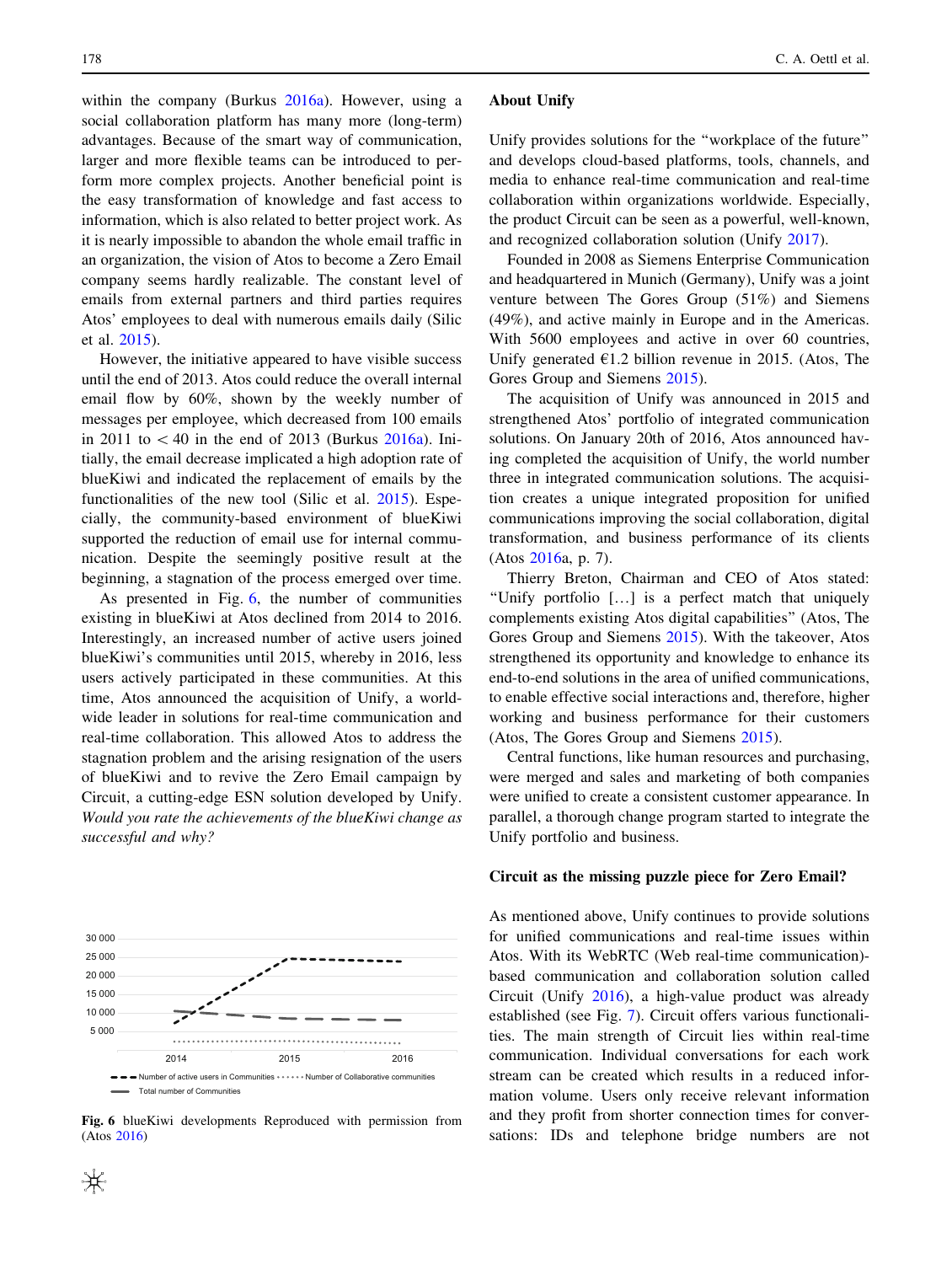<span id="page-7-0"></span>

necessary. This functionality makes communication for geographically distributed teams easy using calls via PC but also via phone while moving, screen sharing, and other features (Unify [2016](#page-10-0)). An analysis of blueKiwi within Atos was and further will be conducted to examine which functionalities of blueKiwi are well proven and, therefore, should also be integrated into Circuit. blueKiwi's open community environment and its searching functionalities are going to be integrated, although not to such a large extent. As extensive and informative user profiles emerge as popular among employees and also seem to be very useful when it comes to expert search, profiles within Circuit are getting extended. Further functionalities which may be integrated in future are the survey and analytic options, theme tags within communities, dashboards, wikis, and micro-blogging. Because of the cloud-based structure of Circuit, it might be developed into a platform-providing service where other platforms such as SharePoint can be integrated. This approach will ensure the flexibility and integrity of the Circuit solution. In addition, it is planned to implement a notification center that combines news of all platforms.

Circuit delivers many functionalities that blueKiwi cannot provide, especially concerning the daily communication between employees. A comparison of blueKiwi and Circuit is shown in Table 2. Integrating and extending Circuit within Atos can, therefore, be an important step towards the Zero Email goal at Atos. Do you think the different characteristics of blueKiwi and Circuit require addressing employees differently during the respective Change Management process? What would your message be to the employees?

# The Circuit change

## Change Management: integrating Circuit into Atos

As stated before, Circuit has many features that support Atos and its employees to manage business processes better and increase performance and productivity. The previous tool for communication within Atos was Skype for business and its replacement by Circuit is now being internally discussed. Furthermore, blueKiwi as a powerful solution

Table 2 Comparison of blueKiwi and Circuit functionalities (blueKiwi [2017;](#page-10-0) Unify [2016](#page-10-0))

|                 | blueKiwi                                                                                                                                                                                                                                                                                                                                           | Circuit                                                                                                                                                                                                  |
|-----------------|----------------------------------------------------------------------------------------------------------------------------------------------------------------------------------------------------------------------------------------------------------------------------------------------------------------------------------------------------|----------------------------------------------------------------------------------------------------------------------------------------------------------------------------------------------------------|
| Main goal       | Collaboration as well as information and knowledge sharing<br>tool used as social intranet                                                                                                                                                                                                                                                         | Real-time communication tool developed as a platform                                                                                                                                                     |
| Communities     | Public or private teamwork spaces for cross-functional<br>information sharing across borders and hierarchies                                                                                                                                                                                                                                       | Team collaboration can be organized in conversations,<br>searchable threads consisting of texts, documents, and other<br>input                                                                           |
| Communication   | Private messages and community messages                                                                                                                                                                                                                                                                                                            | Real-time call options, conferences, and screen sharing with<br>high-quality voice and HD video that can be moved from<br>device to device. Private and group messages can be posted<br>in conversations |
| Content sharing | Content can be shared as member posts or within<br>communities. Following content can be created and<br>uploaded in blueKiwi: Messages, Documents (Notes, Files,<br>and Bookmarks), Videos, Surveys, Events, Ideas, Questions<br>and Tasks. Structure can be accomplished by using tags,<br>comments and notes. Graphical adjustments are possible | Box.com cloud for file sharing                                                                                                                                                                           |
|                 |                                                                                                                                                                                                                                                                                                                                                    | All conversations can be searched to find people, files, and<br>specific words                                                                                                                           |
| Profiles        | Detailed profiles on which member searches can be<br>performed                                                                                                                                                                                                                                                                                     | Simple profiles with basic information about user                                                                                                                                                        |
| Analytics       | Statistical options for analysis of community and workspace<br>activities                                                                                                                                                                                                                                                                          | No analytic features                                                                                                                                                                                     |
| Mobility        | Applications for tablet and phone devices                                                                                                                                                                                                                                                                                                          | Applications for tablet and phone devices. Circuit meeting<br>room device for conferences within small rooms                                                                                             |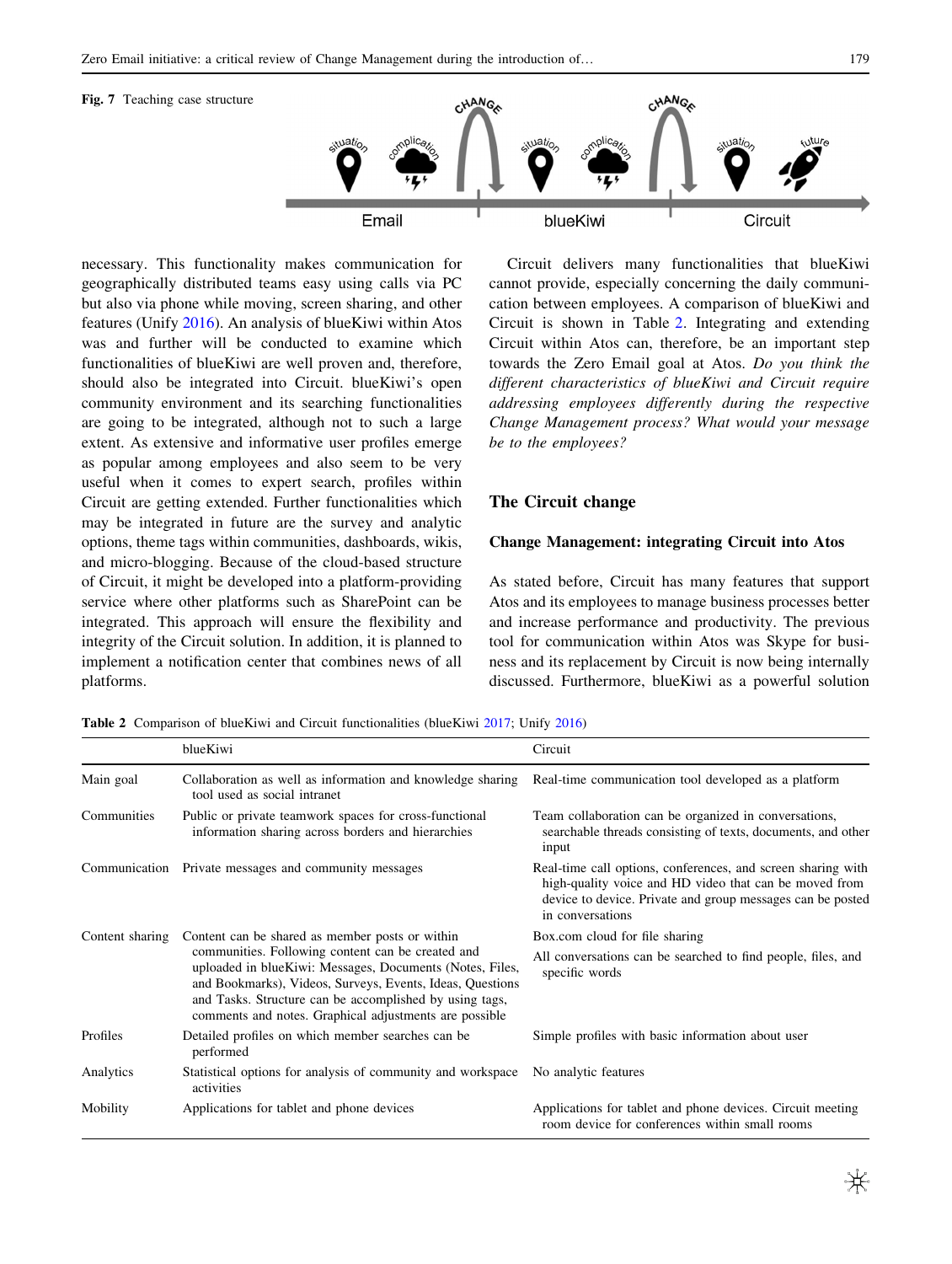for community-based collaboration has been taken out of the market and substituted by Unify's solution, which has been enriched with added value gained from experiences made with blueKiwi (Bohn [2017](#page-10-0)). For an indefinite time, blueKiwi remains within Atos parallel with Circuit because of the high rate of knowledge accumulated and saved over time within the tool.

To fully establish the new solution Circuit and to ensure the successful change within Atos, a gradual integration process is planned. The process is not based on a theoretical Change Management model, but nevertheless structured and scheduled. To include knowledge and experiences of previous changes and to lead the current change, the previous Change Management team has been reactivated. Before the Change Management process started, several steps had to be taken to gain knowledge about the status quo within Atos. This started with a blueKiwi application analysis, which consisted of an in-depth user survey to determine user relevant blueKiwi features and functionalities that should remain in the new ESN solution. Performance characteristics and deficits of blueKiwi were compared with those of Circuit. Especially, the stability of the product and agile development methods are emphasized and focused on to guarantee a reliable tool that enhances user experience. In addition, during the blueKiwi change, the attitude and collaboration style within the organization has changed. A higher level of openness and transparency now facilitates the consolidation of blueKiwi and Circuit. The Zero Email initiative supports continuity within the Circuit change, too, but is not as highlighted and hyped as during the blueKiwi change. Circuit is not viewed as a disruption but as an instrument to reach the greater goal. Furthermore, as the change process started, it was divided into several blurred stages which only serve as steps for better structure.

First, a proof of concept was conducted in autumn 2016 before the Circuit rollout. Selected users were trained and received access to Circuit as the so-called ''Early Adopters'' with the aim of transferring an understanding of the acceptance and adoption of Circuit within Atos. The planned Change Management was tested and evaluated. Afterwards, the network of ambassadors was adopted from the existing pool of ambassadors established during the blueKiwi change and additional ambitious employees. To enable the ambassador network, technical trainings were given and detailed information about Circuit's functionalities were shared. The main role of an ambassador is to be a regionally located contact for employees. With their knowledge, they support and stimulate the adoption process within these locations and train groups of people on how to use the tool according to their needs and cultural background. This also includes age-related adoption issues. Ideally, this leads to help for self-help within these groups.

In the second phase, which lasted from November to December in 2016, every Atos' employee received a Circuit account. The goal was to evaluate if all services functioned correctly and if Circuit fits within the Atos infrastructure and environment. Usage is voluntary because of agreements with the works councils, and the employees are asked to gain experience with the new tool and give feedback. Therefore, a wide range of feedback channels was built up, including forums, support chats, customer advisor reconcile, and the internal product manager community. In addition, the assessment of the fulfillment of ''must-have'' criteria of Circuit within Atos was conducted during this phase. Skype for business is planned to be replaced as one of the next steps, as all necessary functionalities are represented in Circuit. In a last phase from December 2016 to April 2017, the adoption of Circuit was supported by different training methods, use case courses, videos, and further awareness raising communication. The trainings were mostly given online, could be attended on a voluntary basis and were accessible without any restriction for all employees. Hereby, employees should receive a positive first impression of the tool. Circuit's short update cycles are supposed to ensure the users' curiosity. Trouble free usage is vital at the beginning which is why fast response teams were introduced to prevent the initial difficulties and dissatisfaction. The communication within the process is planned as a top–down approach to emphasize the importance of the usage. ''Multiplicators'' were identified and discussions with top management and works councils had and will have a large impact on future processes and steps. With an appropriate agreement, employees and team members could be encouraged by middle management to use Circuit in daily communication which immediately increased the number of active users. Here, especially, the communication between Atos and new Atos employees within the Unify organization (e.g., within the integration project) via Circuit helped to rise the utilization frequency and to convince more and more employees to use Circuit. This experience strengthened the organizationwide understanding of the sense—to speed up organizational communication and collaboration—behind the new system and the executed change process. Which assets were created during the blueKiwi change that now support the Circuit change? How can these assets be utilized for the Circuit change process?

#### Understanding change

To analyze Atos' innovative and aggressive approach of organizational development, the well-recognized Innovation Diffusion Theory (IDT) of Rogers ([2003\)](#page-10-0) is subsequently used. The IDT categorizes types of people and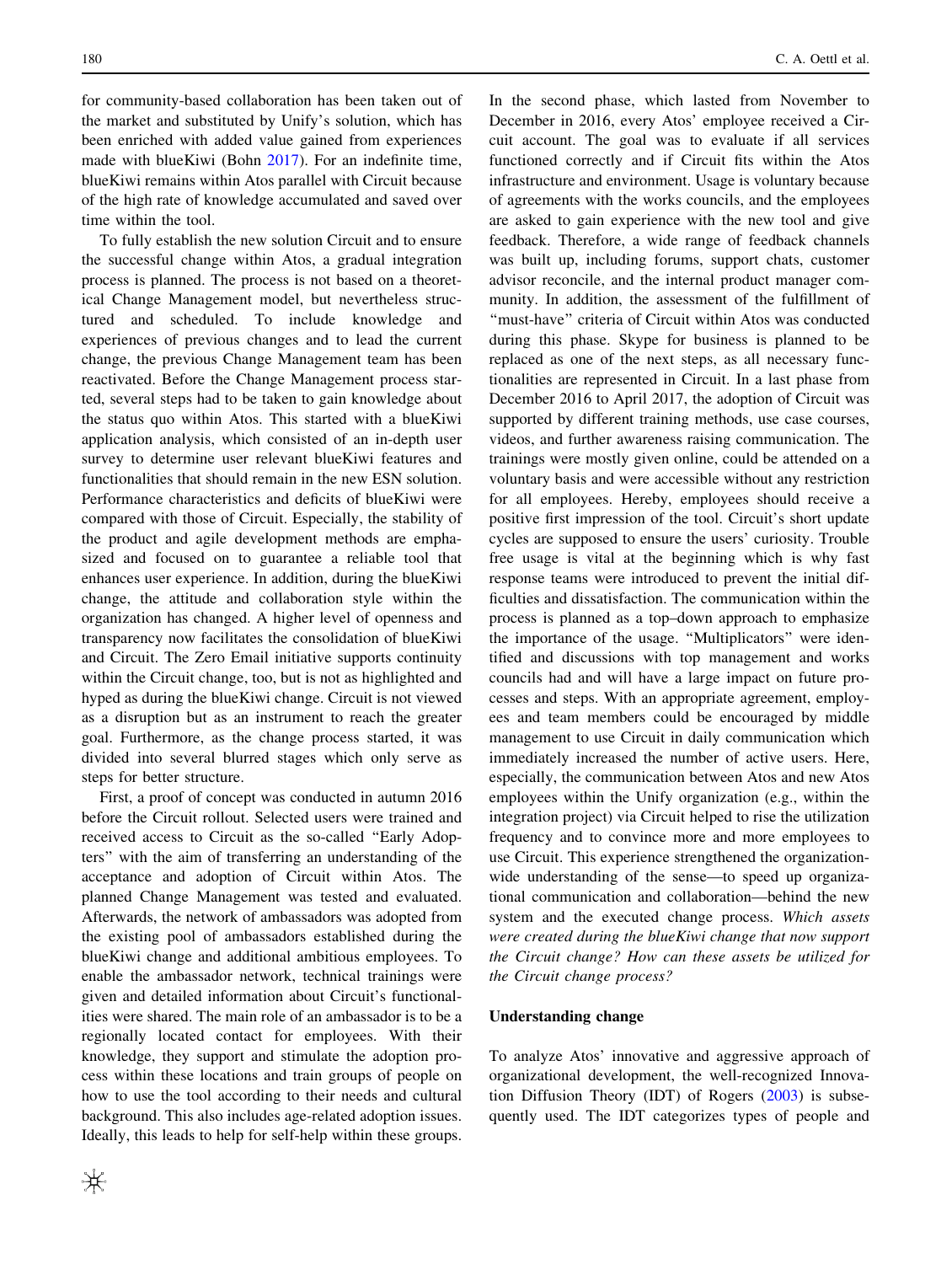

Fig. 8 Adoption/innovation curve Reproduced with permission from (Rogers [2003\)](#page-10-0)

their attitude towards change on an organizational level (see Fig.  $8$ ).

People categorized as Innovators have a high interest in new ideas and are very venturesome. Early Adopters are usually more integrated into the local social system and characterized by a high degree of opinion leadership. In contrast, individuals belonging to the Early Majority are not opinion leaders, but interact a lot with peers. The Late Majority adopts an innovation, because this adoption is necessary to maintain their position within the organization or because of high peer pressure, which means that they only adopt if most of the system already has proven efficient. The last category of people to adopt an innovation is the Laggards which tend to be quite isolated from the social system and are past-oriented. Laggards are very suspicious of innovations, so they have to be completely sure, that the innovation will not fail before they adopt it (Rogers [2003](#page-10-0)). With this pattern, it is possible to understand change processes and how to adapt Change Management when necessary. In which category would you see yourself during introduction of Circuit and why? As a manager, on which type of user would you focus your Change Management efforts?

In addition, individual user acceptance and adoption of information systems, e.g., ESNs can be analyzed using the Technology Acceptance Model (TAM) (Davis et al. [1989](#page-10-0)). Here, the TAM and its enhancements TAM2 and TAM3 centre two determinants of individual IT adoption and use: perceived usefulness and perceived ease of use (see Fig. 9).

Perceived usefulness is the extent to which a person believes that using information technology will enhance his or her job performance. Perceived ease of use defines the degree to which a person believes that using an IT will be free of effort. Both determinants describe the attitude of an individual towards using a new technology, which again predicts actual use. When introducing a new information system within an organization the TAM can help to understand peoples' needs during Change Management. What would be the 'perceived usefulness' and the 'perceived ease of use' of using Circuit for you?

# Questions for reflection

- 1. As a manager, would you support the Zero Email initiative? How would you contribute to the success of this initiative?
- 2. From your perspective, which three aspects during the introduced two Change Management processes were performed especially well and which three aspects impacted the change negatively?
- 3. Can you identify ten measures for successfully implementing change and how would you prioritize them?

#### Debate topic

Discuss the following bold statements bearing in mind the case described above. Think about arguments for and against these statements.

Technology is not key! It is all about professional Change Management and a bold strategic vision to create movement within an organization.

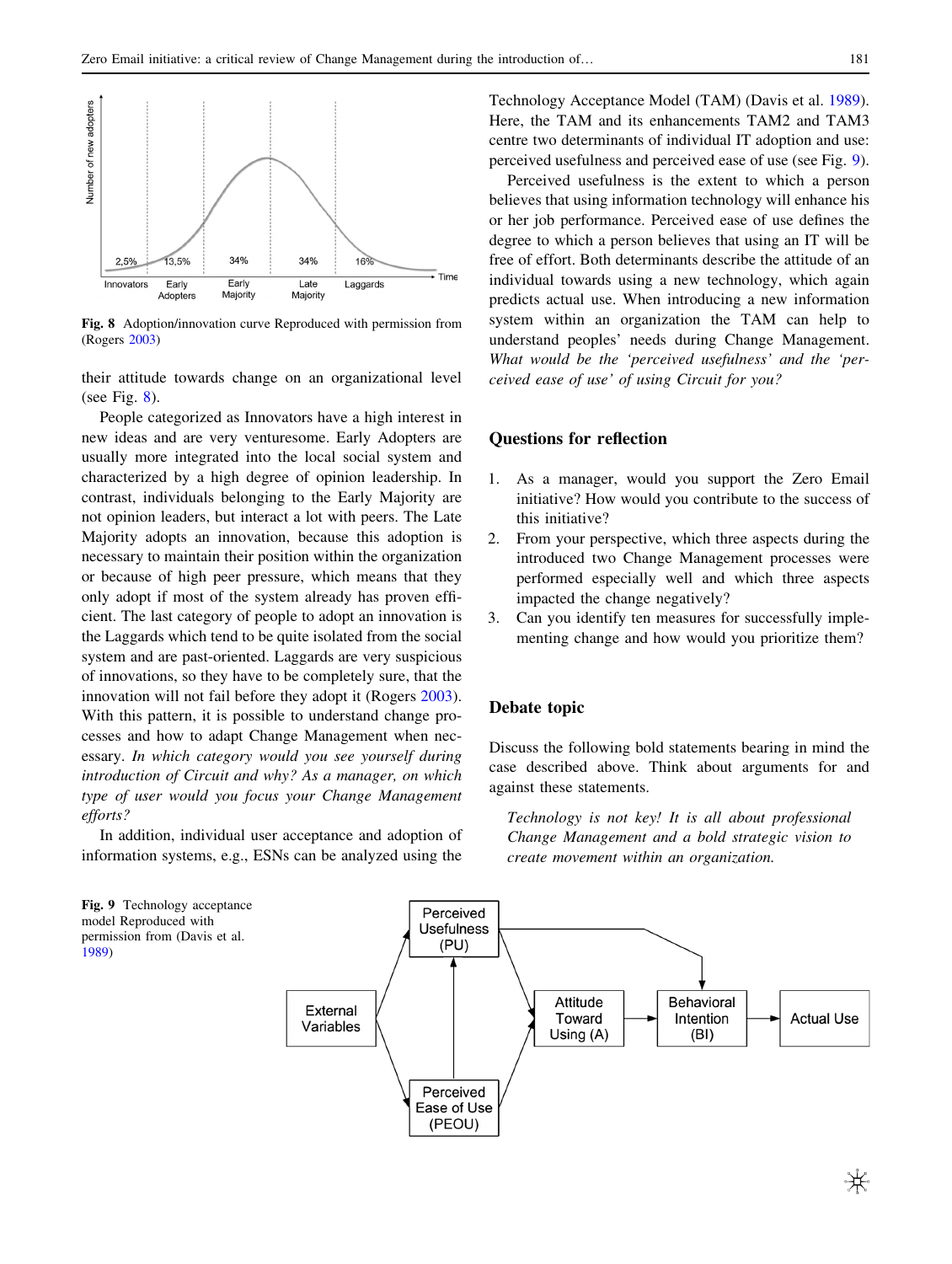<span id="page-10-0"></span>When leading Change Management projects, you are better off by focusing your efforts on the change repudiators. According to online word of mouth (WoM) research the effect of responding to positive WoM is negative and that of responding to negative WoM is positive (Deng and Ravichandran 2017). This also counts for Change Management.

Open Access This article is distributed under the terms of the Creative Commons Attribution 4.0 International License ([http://crea](http://creativecommons.org/licenses/by/4.0/) [tivecommons.org/licenses/by/4.0/\)](http://creativecommons.org/licenses/by/4.0/), which permits unrestricted use, distribution, and reproduction in any medium, provided you give appropriate credit to the original author(s) and the source, provide a link to the Creative Commons license, and indicate if changes were made.

### References

- Atos. 2012. Registration Document 2012. [https://atos.net/content/](https://atos.net/content/dam/global/documents/investor-financial-reports/atos-registration-document-2012.pdf) [dam/global/documents/investor-financial-reports/atos-registra](https://atos.net/content/dam/global/documents/investor-financial-reports/atos-registration-document-2012.pdf) [tion-document-2012.pdf.](https://atos.net/content/dam/global/documents/investor-financial-reports/atos-registration-document-2012.pdf)
- Atos. 2013. Annual Report 2013 at the Core of Life Today. Annual Report. [https://atos.net/content/dam/global/reports-2013/Skins/](https://atos.net/content/dam/global/reports-2013/Skins/Atos/doc/PDF_RA_UK/atos-annual-report-2013.pdf) [Atos/doc/PDF\\_RA\\_UK/atos-annual-report-2013.pdf.](https://atos.net/content/dam/global/reports-2013/Skins/Atos/doc/PDF_RA_UK/atos-annual-report-2013.pdf) Accessed 02 July 2017.
- Atos. 2016. Registration Document 2016. [https://atos.net/wp-content/](https://atos.net/wp-content/uploads/2017/03/atos-2016-registration-document.pdf) [uploads/2017/03/atos-2016-registration-document.pdf.](https://atos.net/wp-content/uploads/2017/03/atos-2016-registration-document.pdf) Accessed 02 July 2017.
- Atos. 2017a. Company Profile. [https://atos.net/en/about-us/company](https://atos.net/en/about-us/company-profile)[profile](https://atos.net/en/about-us/company-profile).
- Atos. 2017b. Zero Email. [http://uk.atos.net/en-uk/home/we-are/zero](http://uk.atos.net/en-uk/home/we-are/zero-email.html%23)[email.html#.](http://uk.atos.net/en-uk/home/we-are/zero-email.html%23) Accessed 02 July 02 2017.
- Atos, The Gores Group, and Siemens. 2015. Atos to Acquire Unify from Gores and Siemens. [www.siemens.com/press/](http://www.siemens.com/press/PR2015110065COEN) [PR2015110065COEN.](http://www.siemens.com/press/PR2015110065COEN) Accessed 02 July 2017.
- Beer, M., and N. Nohria. 2000. Cracking the Code of Change. Harvard Business Review.
- Bellotti, V., N. Ducheneaut, M. Howard, I. Smith, and R.E. Grinter. 2005. Quality Versus Quantity: E-Mail Centric Task Management and its Relation with Overload. Human Computer Interactions 20: 89–138.
- blueKiwi. 2017. Core Features. [https://bluekiwi.io/features/.](https://bluekiwi.io/features/) Accessed 02 July 2017.
- boyd, d.m. and Ellison, N. B. (2007). Social Network Sites: Definition, History, and Scholarship. Journal of Computer-Mediated Communication 13(1): 210–230.
- Bohn, P. 2017. blueKiwi Joins Unify. [https://bluekiwi.io/blog/blue](https://bluekiwi.io/blog/bluekiwi-joins-unify/) [kiwi-joins-unify/.](https://bluekiwi.io/blog/bluekiwi-joins-unify/) Accessed 02 July 2017.
- Bughin, J. 2013. Look Beyond Your Social Media Presence. [https://](https://hbr.org/2013/01/look-beyond-a-socia-media-presence) [hbr.org/2013/01/look-beyond-a-socia-media-presence](https://hbr.org/2013/01/look-beyond-a-socia-media-presence).
- Bughin, J., R. Dobbs, C. Roxburgh, H. Sarrazin, G. Sands, and M. Westergren. 2012. The social economy: Unlocking value and productivity through social technologies. [https://www.mckinsey.](https://www.mckinsey.com/industries/high-tech/our-insights/the-social-economy) [com/industries/high-tech/our-insights/the-social-economy.](https://www.mckinsey.com/industries/high-tech/our-insights/the-social-economy)
- Burkus, D. 2016a. Some Companies Are Banning Email and Getting More Done. [https://hbr.org/2016/06/some-companies-are-ban](https://hbr.org/2016/06/some-companies-are-banning-email-and-getting-more-done) [ning-email-and-getting-more-done](https://hbr.org/2016/06/some-companies-are-banning-email-and-getting-more-done). Accessed 02 July 2017.
- Burkus, D. 2016b. Why Atos Origin is Striving to be a Zero-Email Company. [https://www.forbes.com/sites/davidburkus/2016/07/](https://www.forbes.com/sites/davidburkus/2016/07/12/why-atos-origin-is-striving-to-be-a-zero-email-company/%23386d44518d0f) [12/why-atos-origin-is-striving-to-be-a-zero-email-company/](https://www.forbes.com/sites/davidburkus/2016/07/12/why-atos-origin-is-striving-to-be-a-zero-email-company/%23386d44518d0f) [#386d44518d0f.](https://www.forbes.com/sites/davidburkus/2016/07/12/why-atos-origin-is-striving-to-be-a-zero-email-company/%23386d44518d0f) Accessed 02 July 2017.
- Creasey, T. 2016. The History and Future of Change Management. Retrieved July 2, 2017 from [https://www.linkedin.com/pulse/](https://www.linkedin.com/pulse/history-future-change-management-tim-creasey) [history-future-change-management-tim-creasey.](https://www.linkedin.com/pulse/history-future-change-management-tim-creasey)
- Davis, F.D., R.P. Bagozzi, and P.R. Warshaw. 1989. User Acceptance of Computer Technology: A Comparison of Two Theoretical Models. Management Science 35 (8): 982–1003.
- Deng, C., and T. Ravichandran. 2017. When Do Managers Respond to Electronic Word of Mouth? Academy of Management Proceedings 1: 16938.
- Ellison, N.B., J.L. Gibbs, and M.S. Weber. 2015. The Use of Enterprise Social Network Sites for Knowledge Sharing in Distributed Organizations. American Behavioral Scientist 59(1): 103–123.
- Koh, J., and Y.-G. Kim. 2004. Knowledge Sharing in Virtual Communities: An e-Business Perspective. Expert Systems with Applications 26: 155–166.
- Leonardi, P.M., M. Huysman, and C. Steinfield. 2013. Enterprise social media: Definition, history, and prospects for the study of social technologies in organizations. Journal of Computer-Mediated Communication 19(1): 1–19.
- Mann, J., T. Austin, N. Drakos, C. Rozwell, and A. Walls. 2012. Predicts 2013: Social and Collaboration Go Deeper and Wider. Gartner Inc. report.
- Moser, K., K. Preising, A.S. Göritz, and K. Paul. 2002. Steigende Informationsflut am Arbeitsplatz: Belastungsgünstiger Umgang mit elektronischen Medien (E-Mail, Internet): Wirtschaftsverl. NW, Verlag für Neue Wiss.
- Rogers, E. M. 2003. Diffusion of Innovations (5th edn.). New York: Free Press.
- Schwabel, D. 2014. Gen Y and Gen Z Global Workplace Expectations Study. [http://millennialbranding.com/2014/geny-genz-glo](http://millennialbranding.com/2014/geny-genz-global-workplace-expectations-study/) [bal-workplace-expectations-study/.](http://millennialbranding.com/2014/geny-genz-global-workplace-expectations-study/) Accessed 02 July 2017.
- Shipilov, A. and Crawford, R. J. 2015. How One Company Reduced Email by 64%. [https://hbr.org/2015/06/how-one-company](https://hbr.org/2015/06/how-one-company-reduced-email-by-64)[reduced-email-by-64](https://hbr.org/2015/06/how-one-company-reduced-email-by-64). Accessed 02 July 2017.
- Silic, M., A. Back, and D. Silic. 2015. Teaching Case—Email: From Zero to Hero—The Beginning of The End? Journal of Information Technology Teaching Cases 5: 84–91.
- Sobotta, N., and M. Hummel. (2015). A capacity perspective on e-mail overload: How E-mail use contributes to information overload, in System Sciences (HICSS), 2015 48th Hawaii International Conference on, pp. 692–701.
- Strother, J.B., J.M. Ulijn, and Z. Fazal. 2012. Information overload: An international challenge for professional engineers and technical communicators, Vol. 2. John Wiley & Sons.
- Treem, J.W., and P.M. Leonardi. (2013). Social media use in organizations: Exploring the affordances of visibility, editability, persistence, and association. Annals of the International Communication Association 36(1): 143–189.
- Unify. 2016. Circuit—The Better Way to Work. [https://www.circuit.](https://www.circuit.com/learn) [com/learn](https://www.circuit.com/learn). Accessed 02 July 2017.
- Unify. 2017. About Unify. [https://www.unify.com/us/about/company.](https://www.unify.com/us/about/company.aspx) [aspx.](https://www.unify.com/us/about/company.aspx) Accessed 02 July 2017.
- Verdot, V., B. Christophe, V. Toubiana, and M. Beauvais. 2011. Scribee Experimentation-Early Statistics on Email Conversations. In Web Intelligence and Intelligent Agent Technology (WI-IAT), 2011 IEEE/WIC/ACM International Conference on (Vol. 3, pp. 381–384). IEEE.
- Whatasoftware (2017). blueKiwi—Overview. [https://www.whatasoft](https://www.whatasoftware.com/overview/collaboration-productivity-software/blueKiwi/MjMy) [ware.com/overview/collaboration-productivity-software/blue](https://www.whatasoftware.com/overview/collaboration-productivity-software/blueKiwi/MjMy) [Kiwi/MjMy](https://www.whatasoftware.com/overview/collaboration-productivity-software/blueKiwi/MjMy). Accessed 02 July 2017.

Christian Albert Oettl was born in Munich, Germany. He has 15 years of professional experience in the fields of information technology, business operations, organizational development,